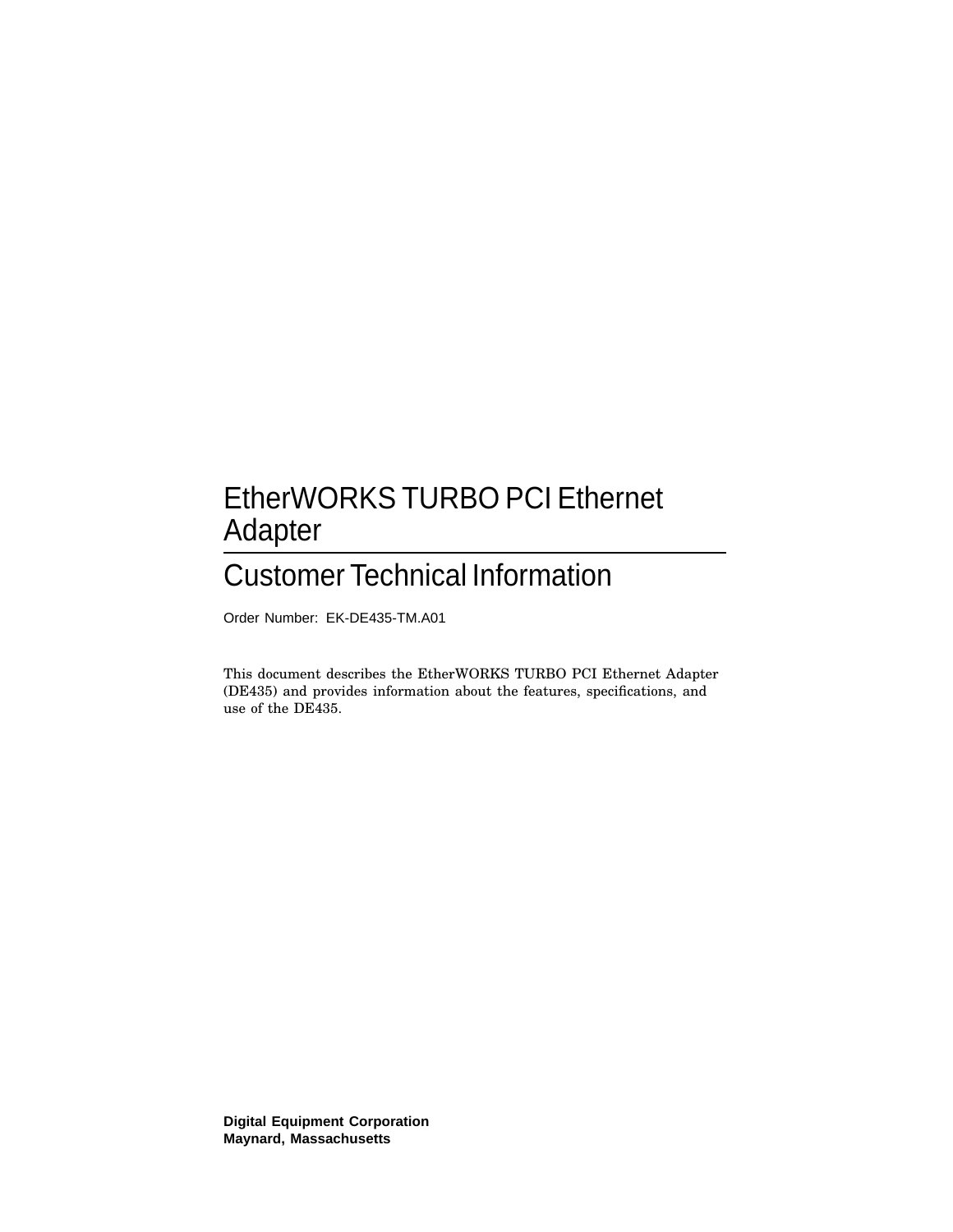#### **May 1994**

The information in this document is subject to change without notice and should not be construed as a commitment by Digital Equipment Corporation. Digital Equipment Corporation assumes no responsibility for any errors that may appear in this document.

© Digital Equipment Corporation 1994. All Rights Reserved.

The following are trademarks of Digital Equipment Corporation: AXP, DEC, DECchip, DECpc, DIGITAL, the DIGITAL logo, EtherWORKS, PATHWORKS, and ThinWire.

IBM is a registered trademark of International Business Machines Corporation.

NetWare is a trademark of Novell Inc.

Microsoft is a registered trademark and Windows NT and Windows for WorkGroups are trademarks of Microsoft Corporation.

All other trademarks and registered trademarks are the property of their respective holders.

This document was prepared using VAX DOCUMENT, Version 2.1.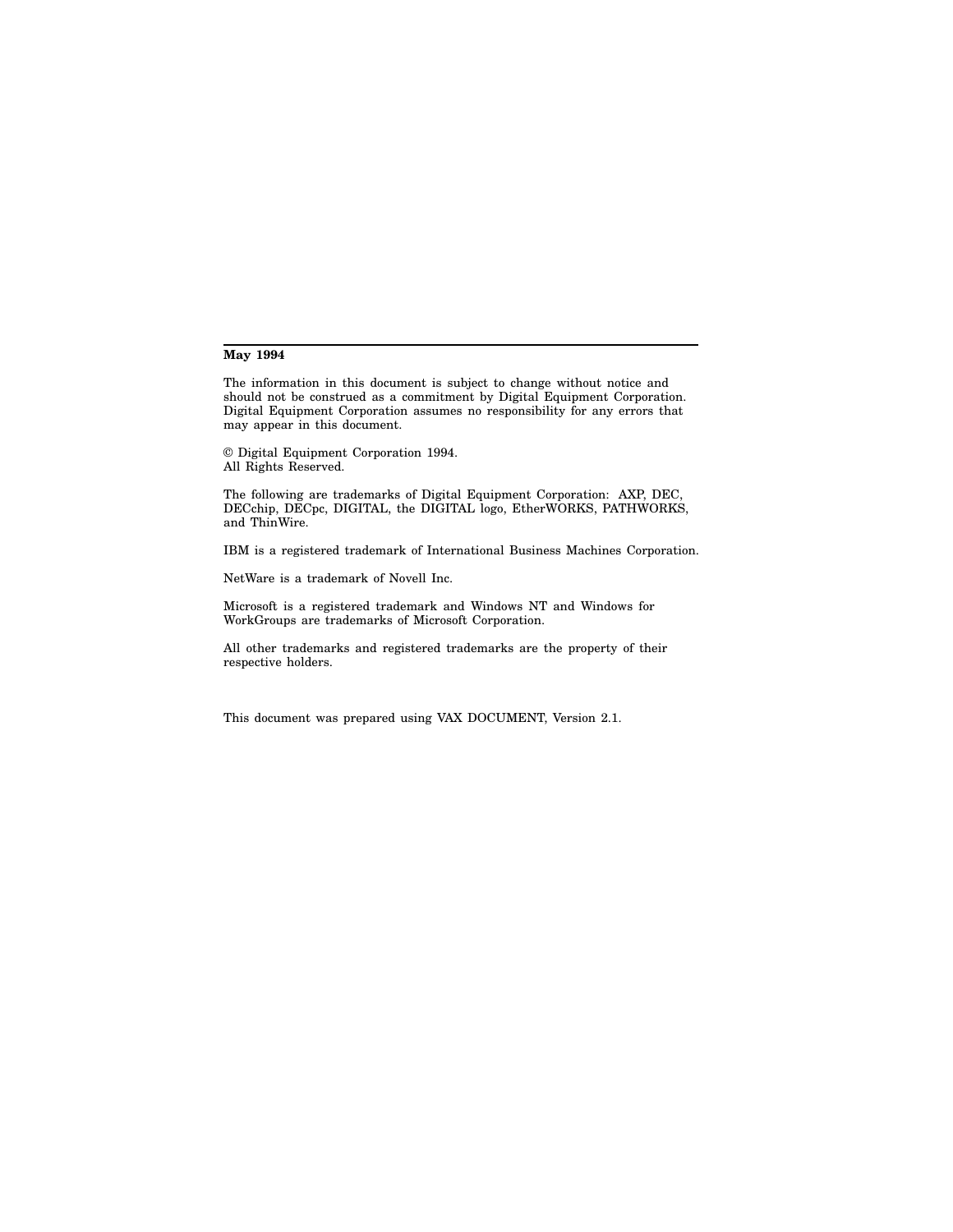## **Contents**

|                                                | v                                                                                               |
|------------------------------------------------|-------------------------------------------------------------------------------------------------|
| <b>Overview</b>                                |                                                                                                 |
| EtherWORKS TURBO PCI Ethernet Adapter          | $1 - 1$<br>$1 - 1$<br>$1 - 2$                                                                   |
| 2 Network Interfaces                           |                                                                                                 |
|                                                | $2 - 1$<br>$2 - 1$<br>$2 - 1$<br>$2 - 1$                                                        |
| 3 <sup>1</sup><br><b>Setup and Diagnostics</b> |                                                                                                 |
|                                                | $3 - 1$<br>$3 - 1$<br>$3 - 1$<br>$3 - 2$                                                        |
| <b>General Specifications</b>                  |                                                                                                 |
| Control and Status Registers (CSRs)            | $4 - 1$<br>$4 - 1$<br>$4 - 1$<br>$4 - 2$<br>$4 - 2$<br>$4 - 3$<br>$4 - 4$<br>$4 - 4$<br>$4 - 4$ |
|                                                |                                                                                                 |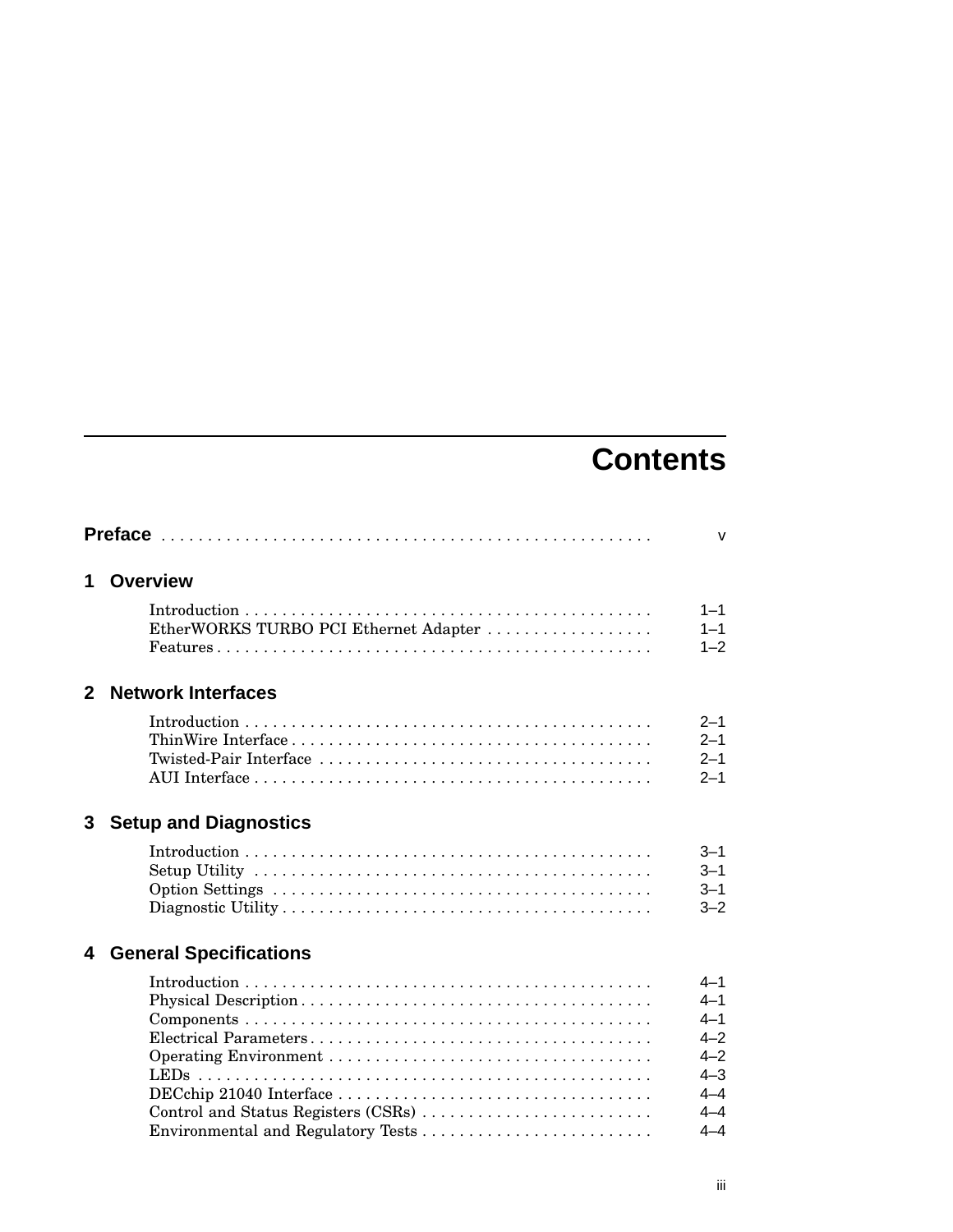| 4–4 |
|-----|
| 4–4 |
| 4–5 |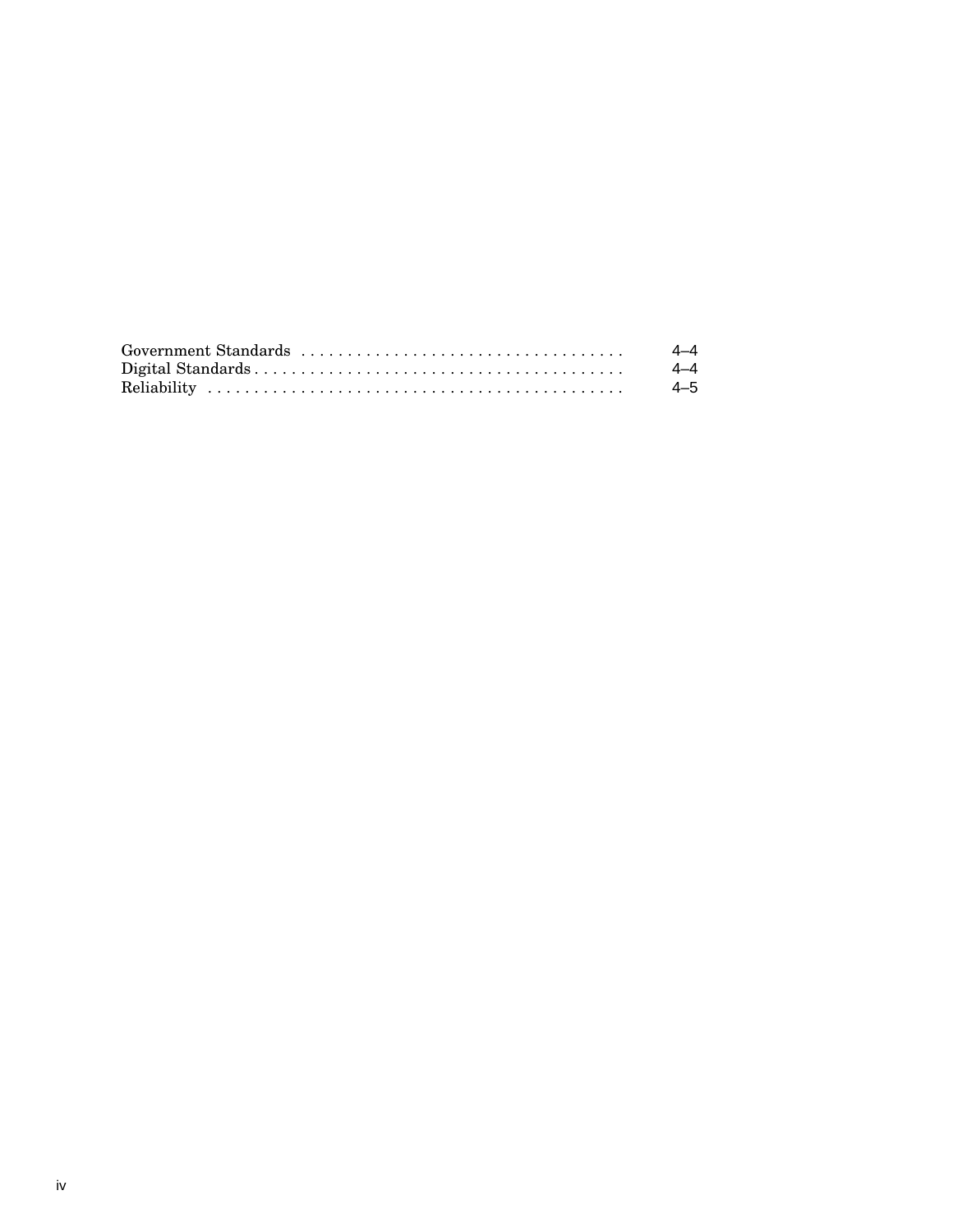## **Preface**

| <b>Purpose</b>    |                                                                                                                                                                                                             |
|-------------------|-------------------------------------------------------------------------------------------------------------------------------------------------------------------------------------------------------------|
|                   | This document provides detailed information regarding the<br>features, specifications, and use of the EtherWORKS TURBO<br>PCI Ethernet Adapter (DE435).                                                     |
| <b>Audience</b>   |                                                                                                                                                                                                             |
|                   | This document is intended for people with some experience using<br>or upgrading computer systems.                                                                                                           |
| <b>References</b> |                                                                                                                                                                                                             |
|                   | Refer to the EtherWORKS TURBO PCI Ethernet Adapter User<br>Information manual, Order Number EK-DE435-OM.A01, for<br>further information about the DE435.                                                    |
|                   | For information about Digital's Ethernet Adapters, contact:                                                                                                                                                 |
|                   | Digital Equipment Corporation<br>Network Adapter Group, LKG1-3/M07<br>550 King Street<br>Littleton, MA 01460-1289<br>Voice: 508-486-6963<br>FAX: 508-486-6311<br>Internet: digital_nics@chordz.enet.dec.com |
|                   |                                                                                                                                                                                                             |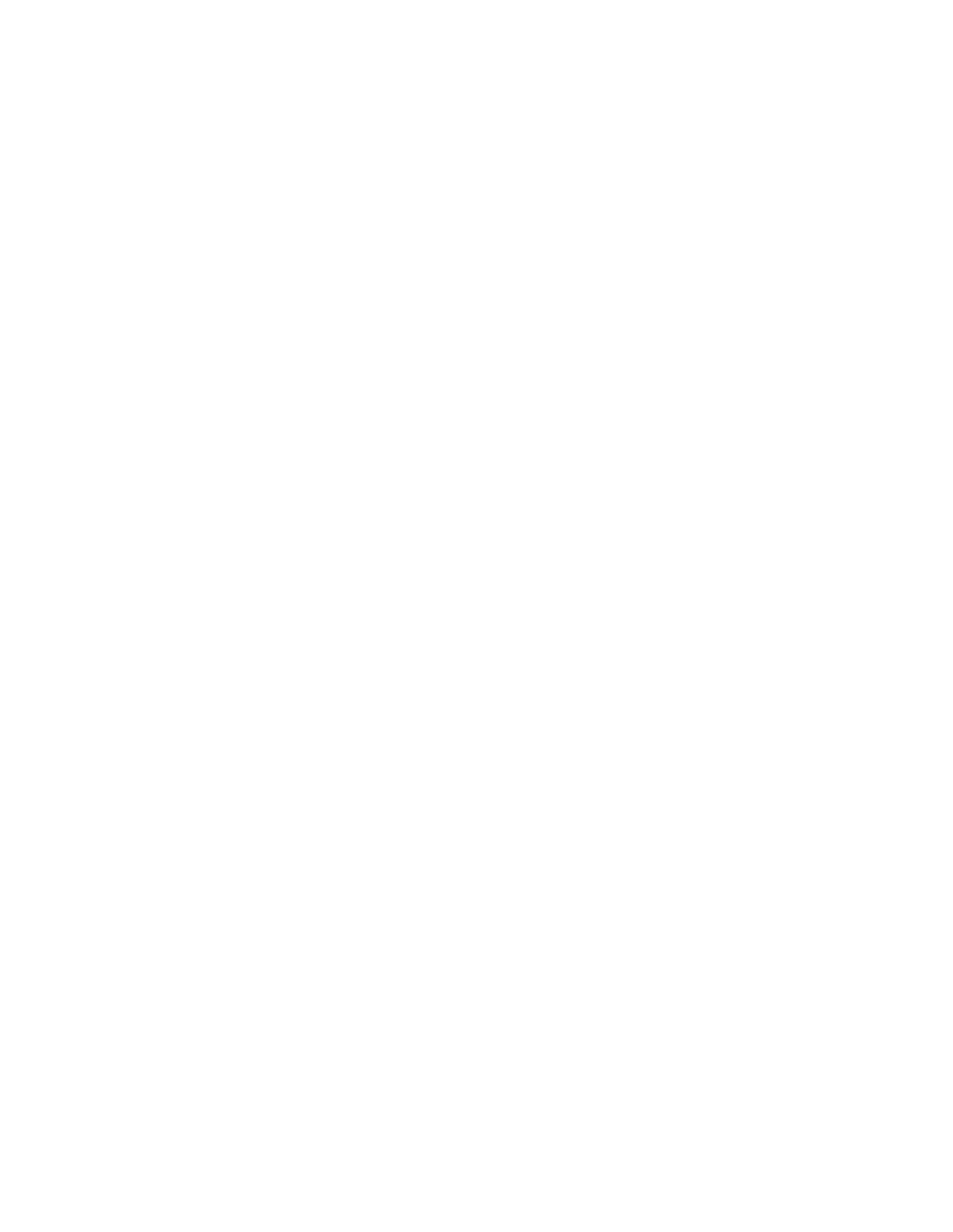# **1 Overview**

| <b>Introduction</b>                                                        | The EtherWORKS TURBO PCI Ethernet Adapter (DE435)<br>offers high performance at a low cost, enabling PCs and<br>servers operating on a variety of platforms to reach services<br>on multivendor Ethernet and Digital networks-quickly and<br>affordably.                                                                                                                |
|----------------------------------------------------------------------------|-------------------------------------------------------------------------------------------------------------------------------------------------------------------------------------------------------------------------------------------------------------------------------------------------------------------------------------------------------------------------|
|                                                                            | The DE435 combines the best of Digital's system and network<br>design knowledge to provide superior performance, robustness,<br>and leading-edge features suitable for all client/server<br>applications.                                                                                                                                                               |
| <b>EtherWORKS</b><br><b>TURBO PCI</b><br><b>Ethernet</b><br><b>Adapter</b> | The DE435 is a processor-independent network adapter designed<br>for the peripheral component interconnect (PCI) bus. This<br>advanced adapter uses the DECchip 21040 Ethernet controller<br>chip as its core to provide support for the Digital PCI-based<br>Alpha AXP and DECpc XL systems and industry-standard<br>PCI-based platforms from Intel and other vendors. |
|                                                                            | The DE435 provides a connection from PCI-compatible<br>systems (laptop and desktop PCs, high-end workstations, and<br>multiprocessor servers) to IEEE 802.3/Ethernet local area<br>networks (LANs). It enables you to attach your system to<br>a network using ThinWire, AUI thickwire, or twisted-pair<br>Ethernet cables.                                             |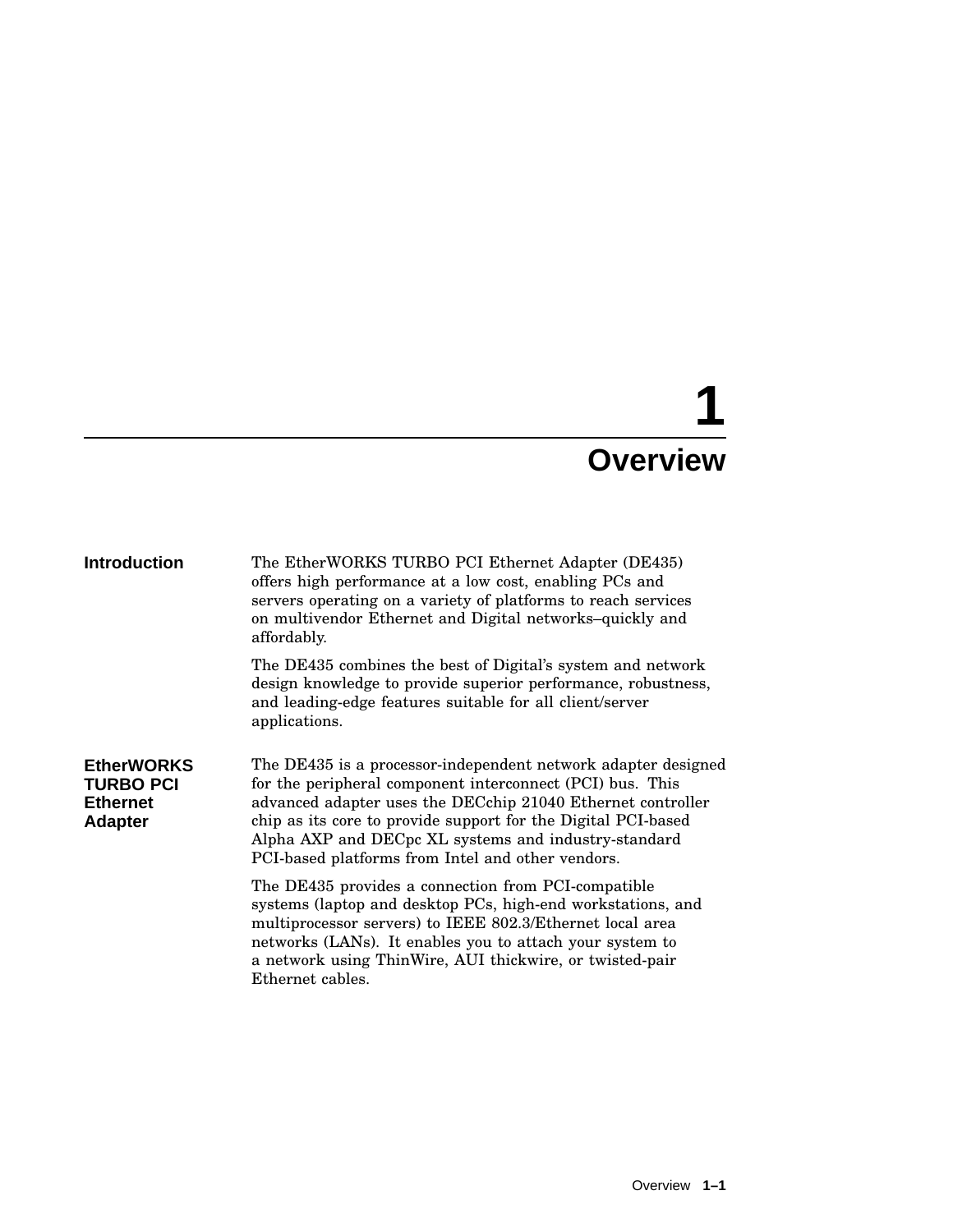#### **Overview**

**Features** The main features of the DE435 are as follows:

- High-performance 32-bit direct memory access (DMA) architecture.
- Capable of full-duplex (20 Mb/s) operation in 10BaseT mode.
- Low CPU utilization in the host computer.
- PCI BIOS plug-and-play operation.
- Supports 10Base2 (ThinWire), 10Base5 (AUI thickwire), and 10BaseT (twisted-pair) Ethernet connections.
- Comprehensive software device driver support for industrystandard network operating systems: Novell NetWare V3.x and V4.x Server and Client; Microsoft Windows NT for Intel and Alpha AXP platforms; NDIS V2.0 for PATHWORKS Client; Microsoft Windows for Workgroups V3.1x; NDIS OS/2 for PATHWORKS Server; SCO UNIX stream driver; IBM LAN Server; and OpenVMS and OSF/1 platforms.
- Efficient system resource usage and outstanding system bus latency tolerance through the use of optimized system interface design and large 256 bytes on-chip FIFOs.
- Back-to-back high performance transmit and receive functions allow minimum inter-packet gaps.
- High-performance transmit and receive capabilities and flexible address filtering modes.
- Uses low-power CMOS technology.
- FCC, VDE Class B certification.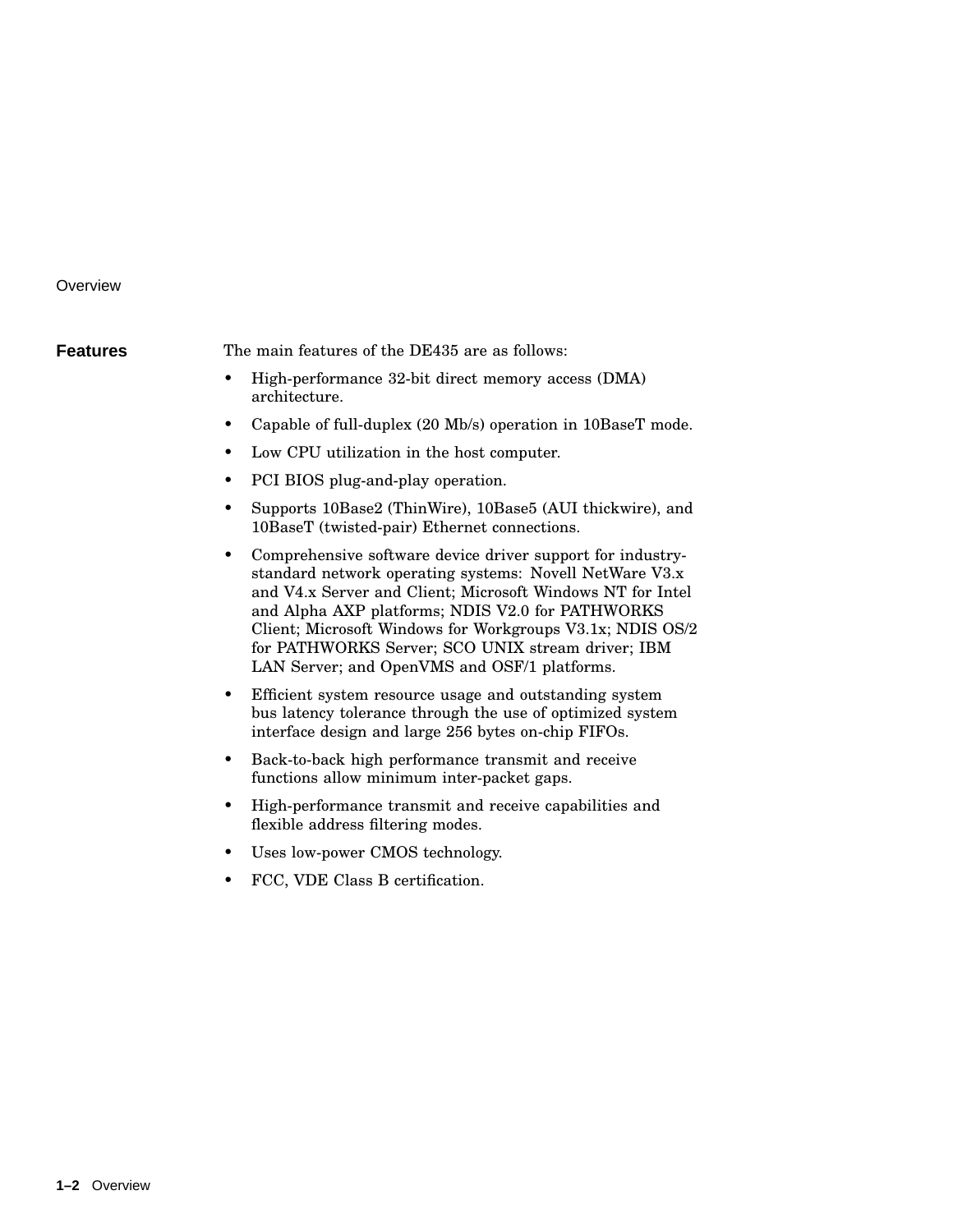# **2 Network Interfaces**

| <b>Introduction</b>                     | The EtherWORKS TURBO PCI Ethernet Adapter supports<br>10Base2 (ThinWire), 10Base5 (AUI thickwire), and 10BaseT<br>(twisted-pair) Ethernet connections.                                                                                                                                                                             |
|-----------------------------------------|------------------------------------------------------------------------------------------------------------------------------------------------------------------------------------------------------------------------------------------------------------------------------------------------------------------------------------|
| <b>ThinWire</b><br><b>Interface</b>     | The DE435 connects to a ThinWire network using a T-connector<br>attached to the BNC connector located on the adapter's mounting<br>bracket. The adapter's shunt jumper is in the default position<br>(connecting pin rows 1 and 2).                                                                                                |
| <b>Twisted-Pair</b><br><b>Interface</b> | The DE435 connects to a twisted-pair network using a twisted-<br>pair cable connector plugged into the 8-pin (RJ45) connector<br>located on the adapter's mounting bracket. The adapter's shunt<br>jumper has no effect when used with a 10BaseT twisted-pair<br>network interface.                                                |
| <b>AUI Interface</b>                    | The DE435 connects to an AUI network using an AUI cable<br>connector plugged into the 15-pin AUI connector located on the<br>adapter's mounting bracket. Before installing the DE435, the<br>adapter's shunt jumper setting must be changed by rotating the<br>assembly $180^{\circ}$ , then positioning it over pin rows 2 and 3. |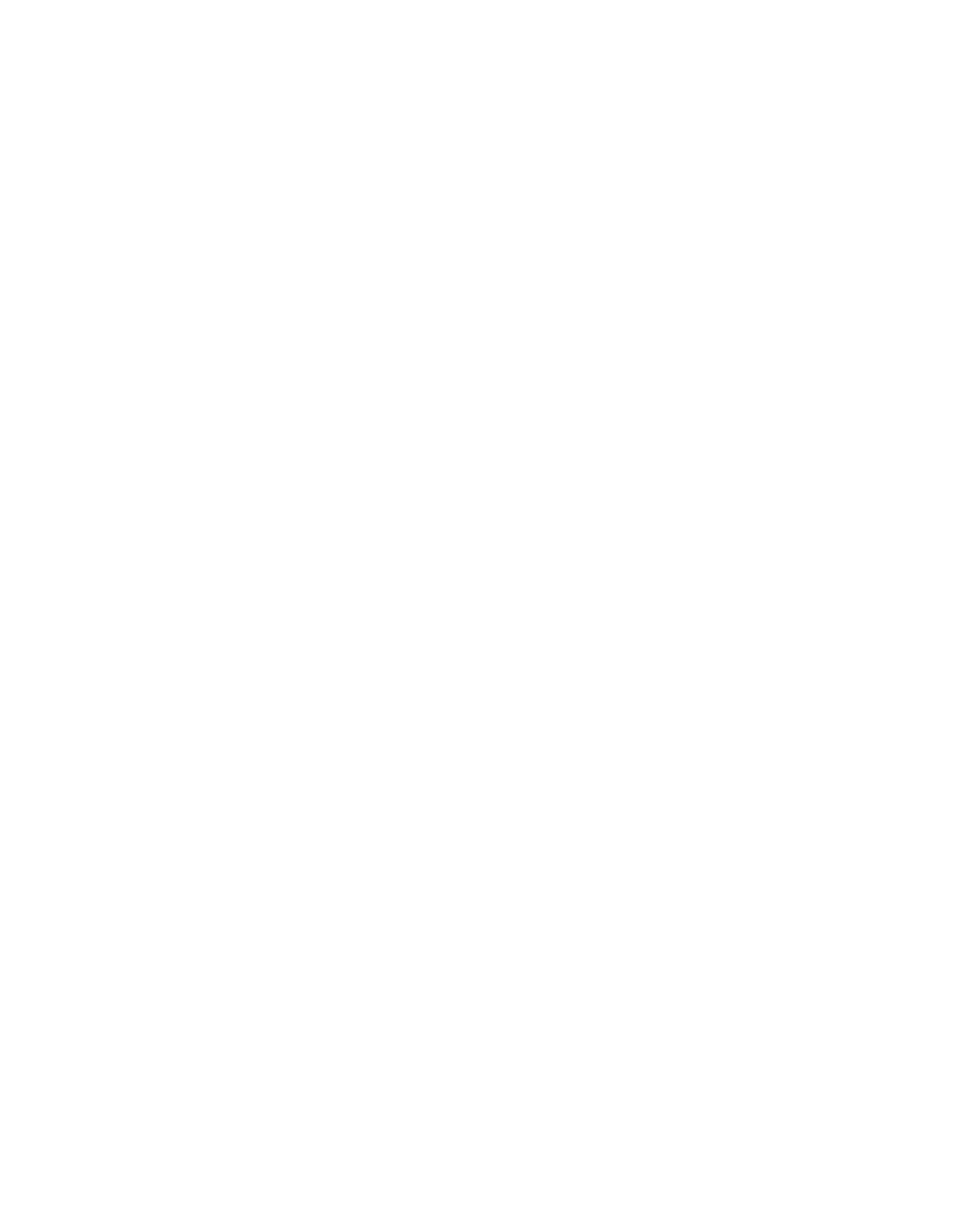# **3 Setup and Diagnostics**

| <b>Introduction</b>    | Diagnostic utility.     | The EtherWORKS TURBO PCI Ethernet Adapter works with<br>the computer's BIOS to automatically configure the system. The<br>system's configuration can be customized using the standard<br>BIOS Setup utility. The DE435 distribution diskette contains the      |  |  |
|------------------------|-------------------------|----------------------------------------------------------------------------------------------------------------------------------------------------------------------------------------------------------------------------------------------------------------|--|--|
| <b>Setup Utility</b>   | each time Setup is run. | The Setup utility enables the user to select and permanently<br>store information about the computer's hardware and software in<br>the battery-backed memory of the CMOS RAM. This information<br>takes effect each time the computer boots and can be changed |  |  |
| <b>Option Settings</b> |                         | The following table shows the available DE435 option settings.                                                                                                                                                                                                 |  |  |
|                        | <b>System Parameter</b> | Allows you to                                                                                                                                                                                                                                                  |  |  |
|                        | Enable/disable device   | Individually enable or disable each PCI<br>slot. The default is enable.                                                                                                                                                                                        |  |  |
|                        | <b>IRQ</b>              | Individually set an IRQ default for each<br>PCI slot (none, IRQ $5, 9, 10, 14$ , or 15).<br>The default is 5.                                                                                                                                                  |  |  |
|                        | Enable/disable master   | Enable or disable a PCI device that<br>requires master capability. The default<br>is enable.                                                                                                                                                                   |  |  |
|                        | Latency timer           | Set the PCI latency timer (in PCI<br>clocks) for each PCI device. The default<br>is $F8h(7.44 \text{ use}).$                                                                                                                                                   |  |  |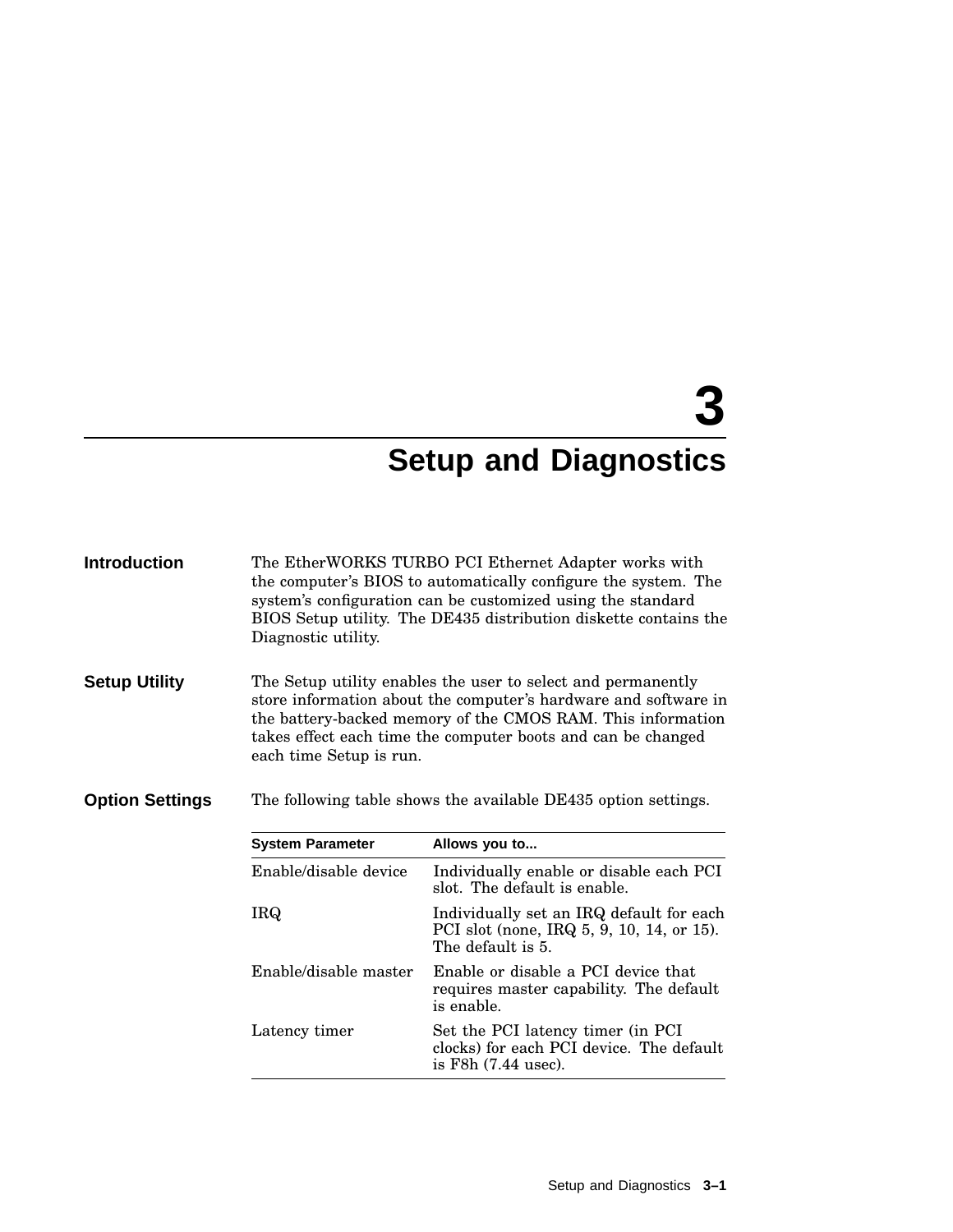Setup and Diagnostics

| <b>Diagnostic</b> | The DE435 distribution diskette contains the NICDIAG         |
|-------------------|--------------------------------------------------------------|
| <b>Utility</b>    | Diagnostic utility, which is run to ensure that the settings |
|                   | meet system requirements and to verify module functionality. |
|                   | The NICDIAG.EXE and DIAG.EXE files must be in the same       |
|                   | directory to run diagnostics.                                |

The Diagnostic utility prevents diagnostics from running if the utility detects an *active* DE435 (one that has a network device driver loaded).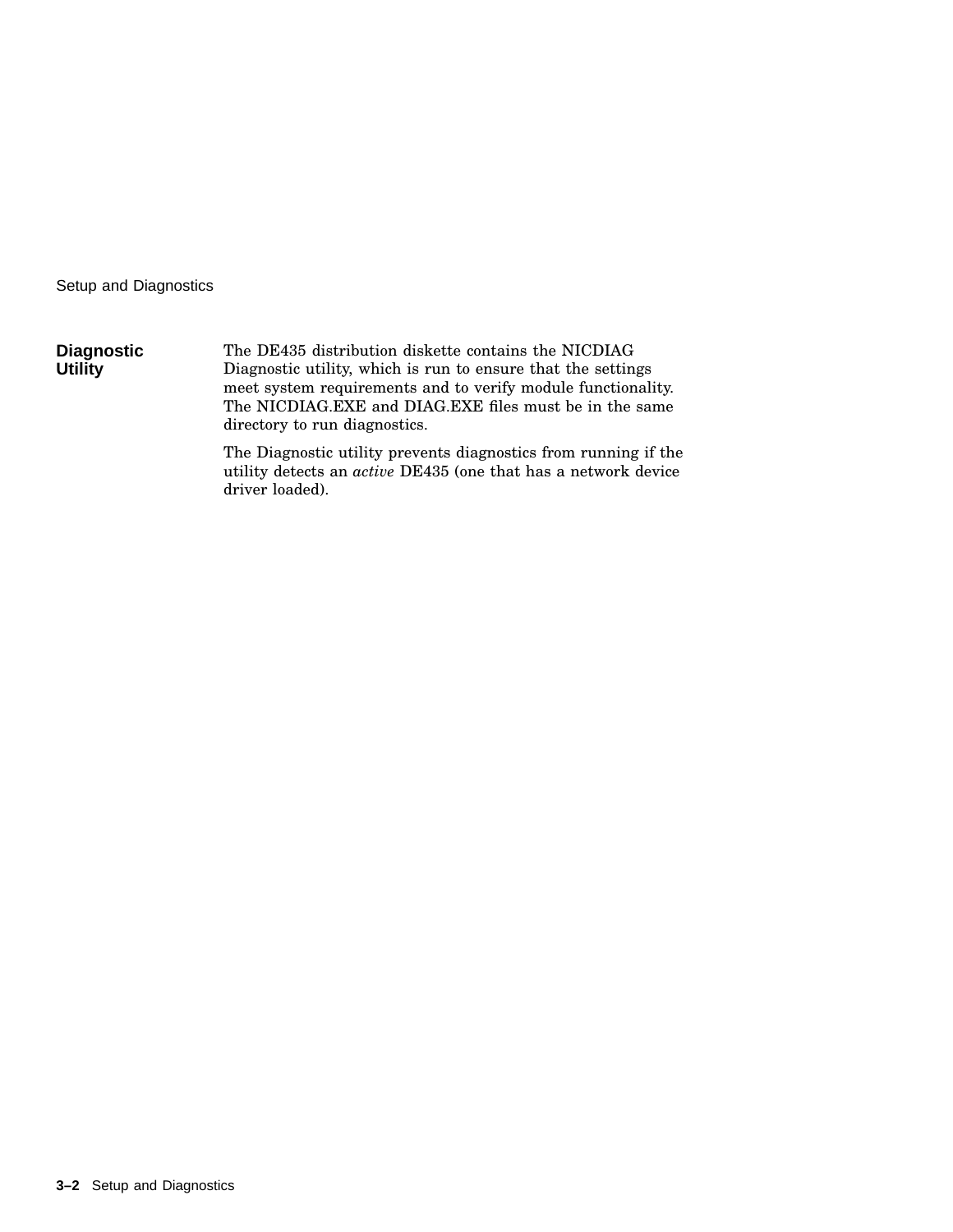| <b>Introduction</b>                   | This chapter provides general system specifications and test<br>requirements for the EtherWORKS TURBO PCI Ethernet<br>Adapter.                                                                                                                                                                                                                                                                                           |  |  |
|---------------------------------------|--------------------------------------------------------------------------------------------------------------------------------------------------------------------------------------------------------------------------------------------------------------------------------------------------------------------------------------------------------------------------------------------------------------------------|--|--|
| <b>Physical</b><br><b>Description</b> | The DE435 is a $+5.0$ volt PCI printed circuit board that uses<br>the full 32-bit bus data path interface. The DE435 can be used<br>in systems that have $+5.0$ volts or universal PCI bus slots. The<br>adapter measures $5.086$ inches $(129 \text{ mm}) \times 3.750$ inches $(95 \text{ mm})$<br>and is constructed using four-layer circuit board technology with<br>two signal layers and two power/ground layers. |  |  |
| <b>Components</b>                     | The main DE435 components are:                                                                                                                                                                                                                                                                                                                                                                                           |  |  |
|                                       | DECchip 21040                                                                                                                                                                                                                                                                                                                                                                                                            |  |  |
|                                       | On-board 3.3 V voltage regulator for the 21040                                                                                                                                                                                                                                                                                                                                                                           |  |  |
|                                       | Ethernet network protocol controller (MAC)<br>٠                                                                                                                                                                                                                                                                                                                                                                          |  |  |
|                                       | 10BaseT twisted-pair Ethernet (RJ45 connector) network<br>interface                                                                                                                                                                                                                                                                                                                                                      |  |  |
|                                       | 10Base2 ThinWire Ethernet (coaxial) network interface<br>$\bullet$                                                                                                                                                                                                                                                                                                                                                       |  |  |
|                                       | 10Base5 AUI thickwire Ethernet network interface<br>٠                                                                                                                                                                                                                                                                                                                                                                    |  |  |
|                                       |                                                                                                                                                                                                                                                                                                                                                                                                                          |  |  |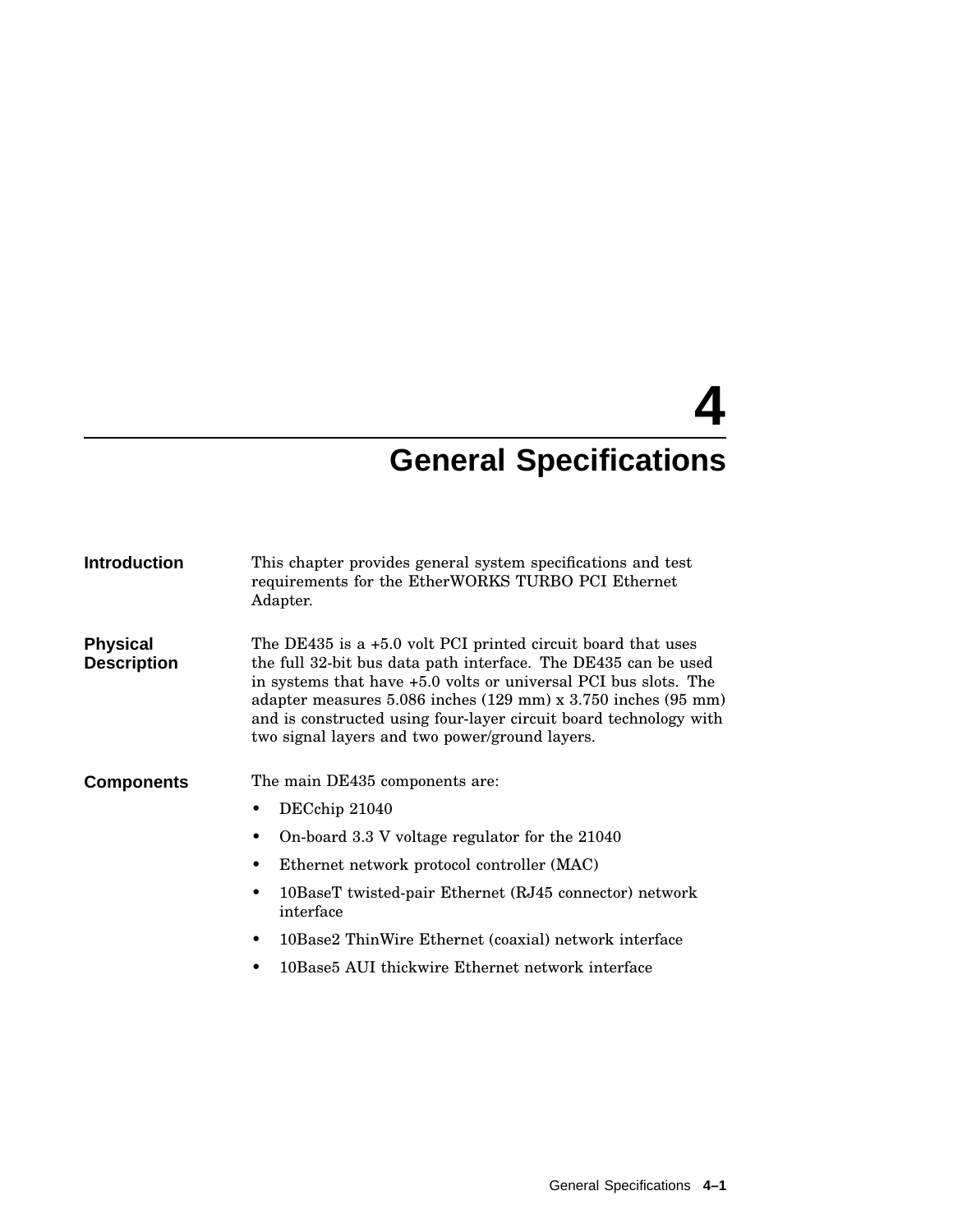#### **Electrical Parameters**

The following table shows the electrical parameters for the DE435.

| <b>Cable Type</b>             | Shunt<br>Jumper | <b>Power</b><br><b>Maximum</b> | <b>DC Amps</b><br>$(+5.0 V)$<br><b>Maximum</b> | <b>DC Amps</b><br>$(+12.0 V)$<br><b>Maximum</b> |
|-------------------------------|-----------------|--------------------------------|------------------------------------------------|-------------------------------------------------|
| Twisted-pair <sup>1</sup>     | ThinWire        | 3.4 W                          | 0.2 A                                          | 0.2 A                                           |
|                               | thickwire       | $1.0\;{\rm W}$                 | 0.2 A                                          | 0 A                                             |
| ThinWire                      | 3.4 W           | $0.2 \text{ A}$                | 0.2 A                                          |                                                 |
| AUI<br>thickwire <sup>2</sup> | thickwire       | 7.0 W                          | 0.2 A                                          | 0.5A                                            |

 $1$ When using twisted-pair cable, the shunt jumper position affects the amount of power consumed by the DE435.

 $^{2}$ When using the AUI thickwire cable, the amount of +12.0 V dc power used depends on the transceiver or MAU to which the adapter is connected.

#### **Operating Environment**

The following table shows the operating environment specifications for the DE435.

| Condition                  | Value                            |
|----------------------------|----------------------------------|
| Temperature (at sea level) | $15^{\circ}$ C—32°C (59°F—90°F)  |
| Relative humidity          | $8\%$ to $80\%$ (non-condensing) |
| Radiated emissions         | FCC Class B, VDE Class B         |
|                            |                                  |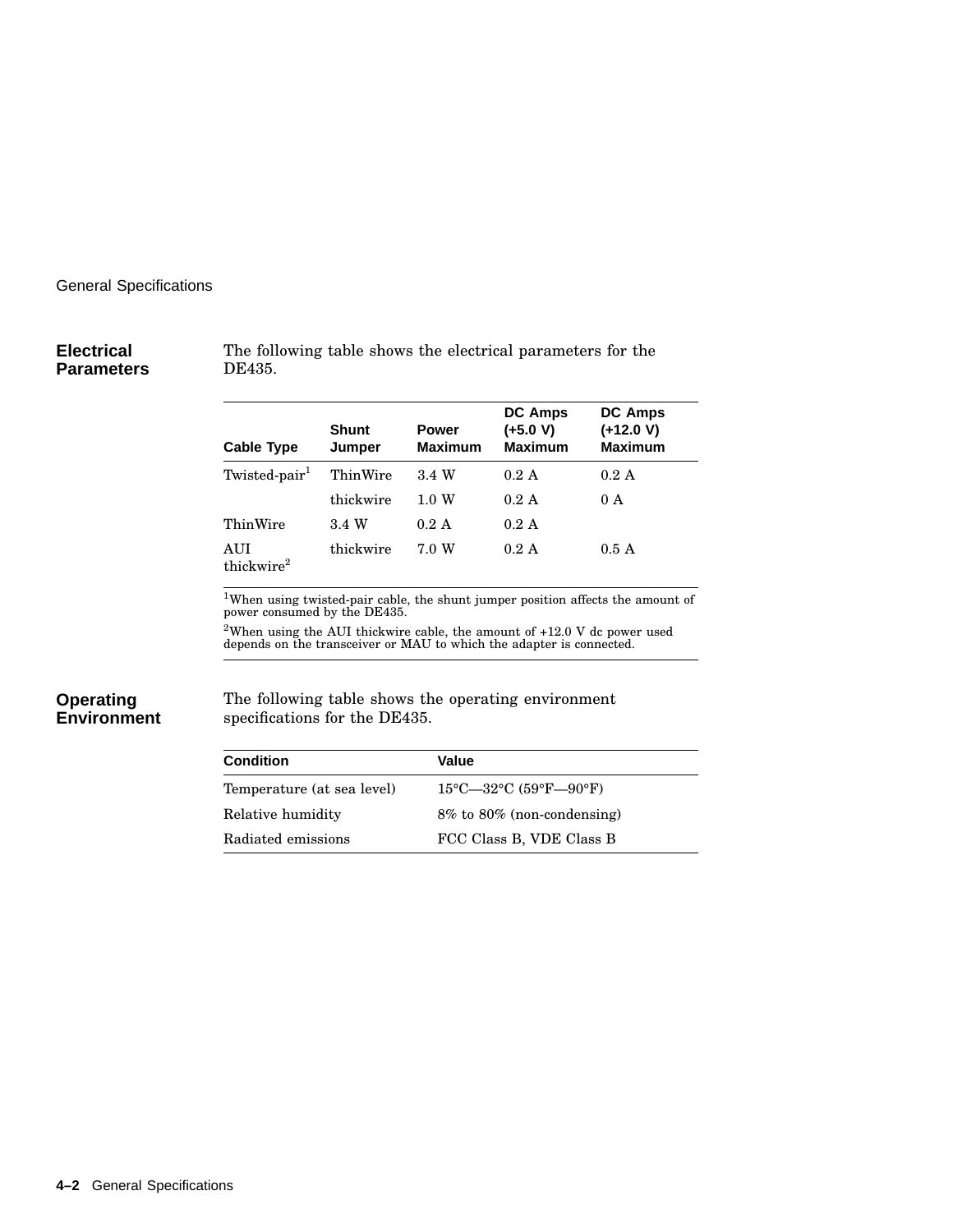**LEDs** The following table describes the DE435 LEDs.

| <b>LED</b>   | <b>Indicates</b> | And the status is                                |
|--------------|------------------|--------------------------------------------------|
| Amber        | Network activity | <b>On</b> or <b>blinking</b> —Network is active. |
|              |                  | <b>Off</b> —Network is inactive.                 |
| $G$ reen $1$ | TP link          | $On$ —Link is OK.                                |
|              |                  | <b>Off</b> —Link has failed                      |
|              |                  | <b>Blinking—Link</b> is failing.                 |
|              |                  |                                                  |

<sup>1</sup>This LED is used when twisted-pair or twisted-pair full-duplex mode is selected and a twisted-pair cable is attached to the network.

When the network or diagnostic software is running, the network activity LED turns on whenever data is detected on the network. With low levels of network activity, the LED blinks on. As network activity increases, the LED blinks faster and, at times, appears to remain on.

When the network or diagnostic software is running, and twisted-pair or twisted-pair full-duplex mode is selected, the twisted-pair link LED turns on if receive data or twisted-pair link pulses are detected. If no receive data or twisted-pair link pulses are detected within 150 milliseconds, the twisted-pair link LED turns off, indicating twisted-pair link fail status. When twisted-pair link disabled or AUI thickwire or ThinWire mode is selected, this LED remains on.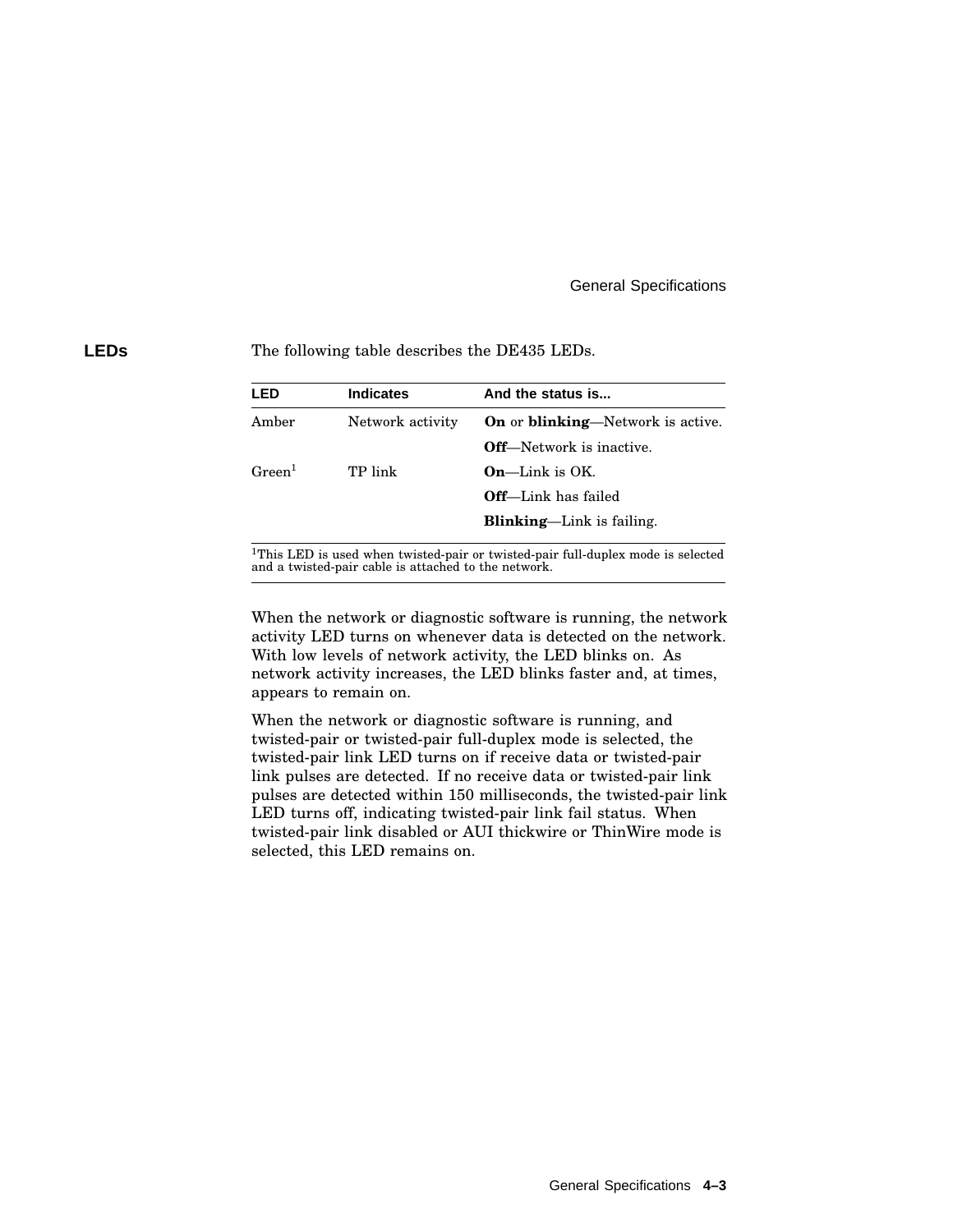| DECchip 21040<br><b>Interface</b>                          | The DECchip 21040 PCI interface to the PCI bus includes a<br>32-bit address/data bus with I/O and DMA control signals.                                                                                                                                                                                                                                               |  |  |
|------------------------------------------------------------|----------------------------------------------------------------------------------------------------------------------------------------------------------------------------------------------------------------------------------------------------------------------------------------------------------------------------------------------------------------------|--|--|
|                                                            | See Chapter 7, Network Interface, of the DECchip 21040<br>Ethernet LAN Controller for PCI Hardware Reference Manual for<br>10BaseT and AUI chip interface functions.                                                                                                                                                                                                 |  |  |
| <b>Control</b><br>and Status<br><b>Registers</b><br>(CSRs) | The DECchip 21040 uses eight configuration registers for<br>initialization and configuration. These registers are used to<br>identify and query the DECchip 21040.                                                                                                                                                                                                   |  |  |
|                                                            | The DECchip 21040 contains 12 CSRs (CSR0 through CSR11)<br>for communication with the driver to the host. It communicates<br>with the serial interface attachment (SIA) using four additional<br>CSRs (CSR12 through CSR15). See Chapter 3, Registers, in<br>the DECchip 21040 Ethernet LAN Controller for PCI Hardware<br>Reference Manual for further information. |  |  |
| <b>Environmental</b><br>and Regulatory<br><b>Tests</b>     | The DE435 is designed and built by Digital to meet exacting<br>standards of quality and reliability.                                                                                                                                                                                                                                                                 |  |  |
| <b>Government</b>                                          | The DE435 has been certified for radio emissions worldwide:                                                                                                                                                                                                                                                                                                          |  |  |
| <b>Standards</b>                                           | U.S.-FCC Class B (FCC ID: A09-DE435)<br>$\bullet$                                                                                                                                                                                                                                                                                                                    |  |  |
|                                                            | Germany-VDE Class B<br>$\bullet$                                                                                                                                                                                                                                                                                                                                     |  |  |
|                                                            | Japan-VCCI Class B<br>٠                                                                                                                                                                                                                                                                                                                                              |  |  |
| <b>Digital</b><br><b>Standards</b>                         | The DE435 has passed extensive interoperability tests at the<br>system and network levels to meet the requirements of the<br>following standards:                                                                                                                                                                                                                    |  |  |
|                                                            | Digital Standard 102-Environmental Standard for<br>٠<br><b>Computers and Peripherals</b>                                                                                                                                                                                                                                                                             |  |  |
|                                                            | This standard establishes the product requirements and<br>conditions for temperature, humidity, altitude, and levels of<br>mechanical shock and vibration for desktop systems.                                                                                                                                                                                       |  |  |